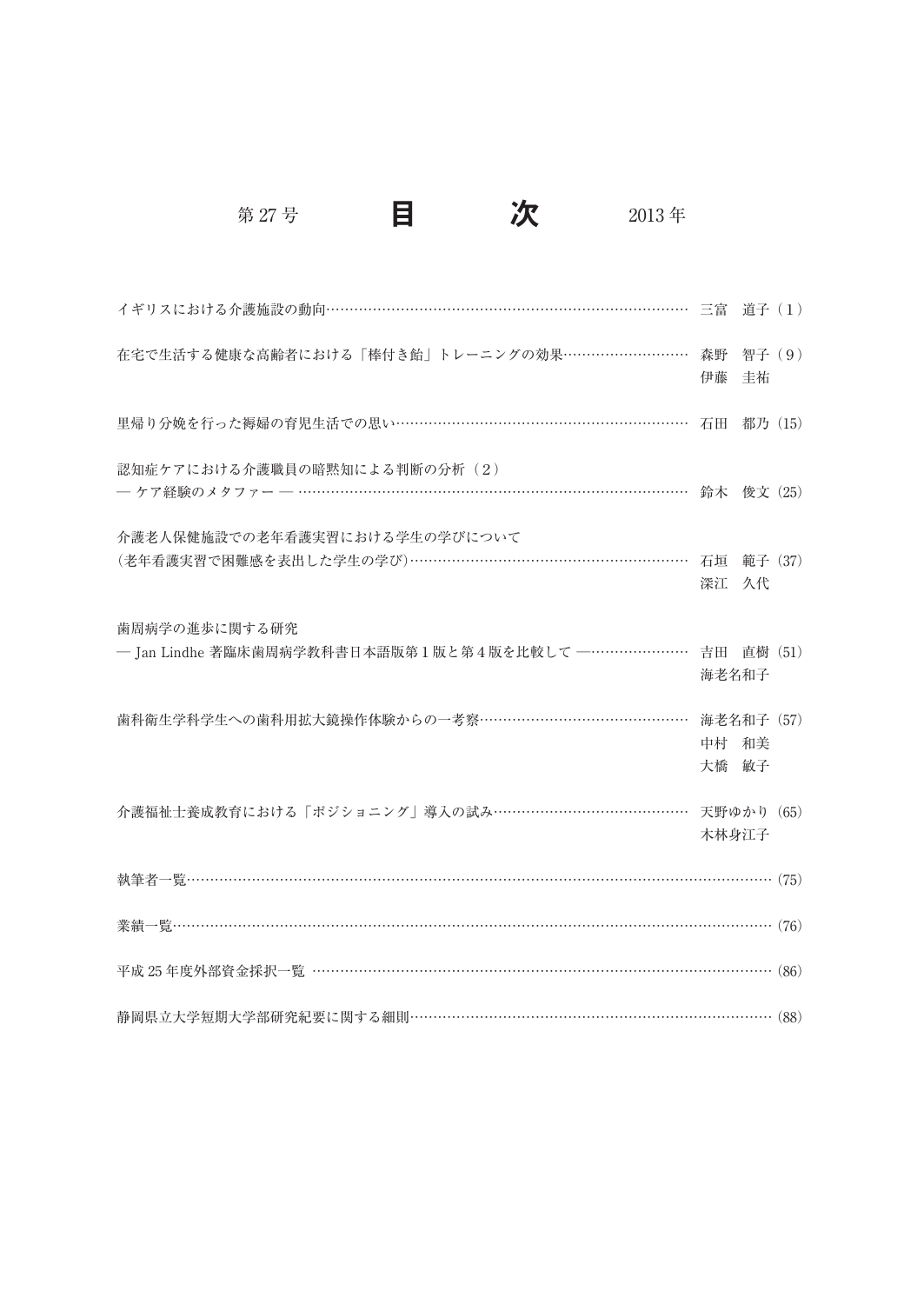# Annual Report

# of

## University of Shizuoka, Junior College (Shizuoka Kenritsu Daigaku Tanki Daigakubu)

| No.27                                                                                                                          | 2013                                                                                                      |
|--------------------------------------------------------------------------------------------------------------------------------|-----------------------------------------------------------------------------------------------------------|
| MITOMI Michiko                                                                                                                 |                                                                                                           |
| MORINO Tomoko, ITO Keisuke<br>The Effects of the Training by Using Hard Candy on a Stick on the Healthy Elderly Living at Home |                                                                                                           |
| ISHIDA Satono                                                                                                                  |                                                                                                           |
| SUZUKI Toshifumi<br>An Analysis of Carers' Judgment based on Tactic Knowledge in Dementia Care (2):                            |                                                                                                           |
| ISHIGAKI Noriko, FUKAE Hisayo<br>Student's Learning of Gerontological Nursing in a Geriatric Health Services Facility          |                                                                                                           |
| YOSHIDA Naoki, EBINA Kazuko<br>Differences Between the First Edition and the Fourth Edition of the Textbook of                 |                                                                                                           |
| EBINA Kazuko, NAKAMURA Kazumi, OHASHI Toshiko                                                                                  | Approach to the Experience of Dental Loupe Training for Dental Hygienist Students ················· (57)  |
| AMANO Yukari, KIBAYASHI Mieko                                                                                                  | The trial of introduction POSITIONING in care worker training education ···························· (65) |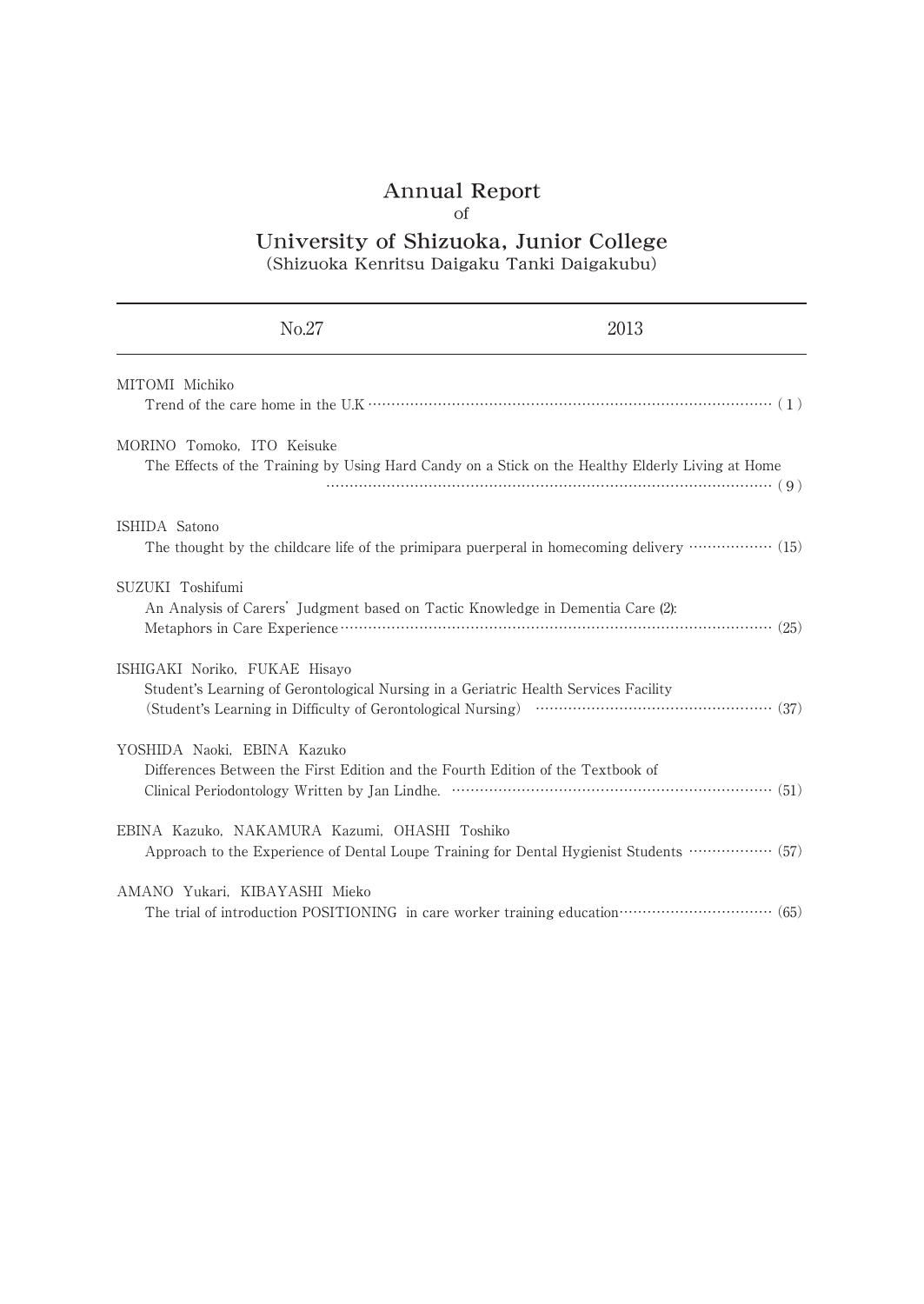第 27 - W号 2013 年

## (http://oshika.u-shizuoka-ken.ac.jp/outline/research/)

1.高等学校「化学基礎」のための分子運動シミュレーション(Ⅰ)………………………………… 渡邉 泰明 佐原 秀子 原田 茂治

2. 発達的観点からみた女性の親との心理的距離と性格特性の関係 (3) …………………………… 三田 英二 ─「依存」か「服従」か、因果関係からの検討 ─

| 3. 保育者養成教育における読み聞かせ活動の位置づけ………………………………………………… 伊藤 恵美 |          |  |
|-----------------------------------------------------|----------|--|
| ― 研究論文のタイトル・サブタイトルのテキストマイニング ―                      | いとう たけひこ |  |

| 4. 自死遺族の手記とその分析方法に関する考察…………………………………………………………… 伊藤 恵美 |  |  |          |       |  |
|------------------------------------------------------|--|--|----------|-------|--|
| — 心的外傷後成長(PTG)に焦点を当てて —                              |  |  | いとう たけひこ |       |  |
|                                                      |  |  |          | 井上 孝代 |  |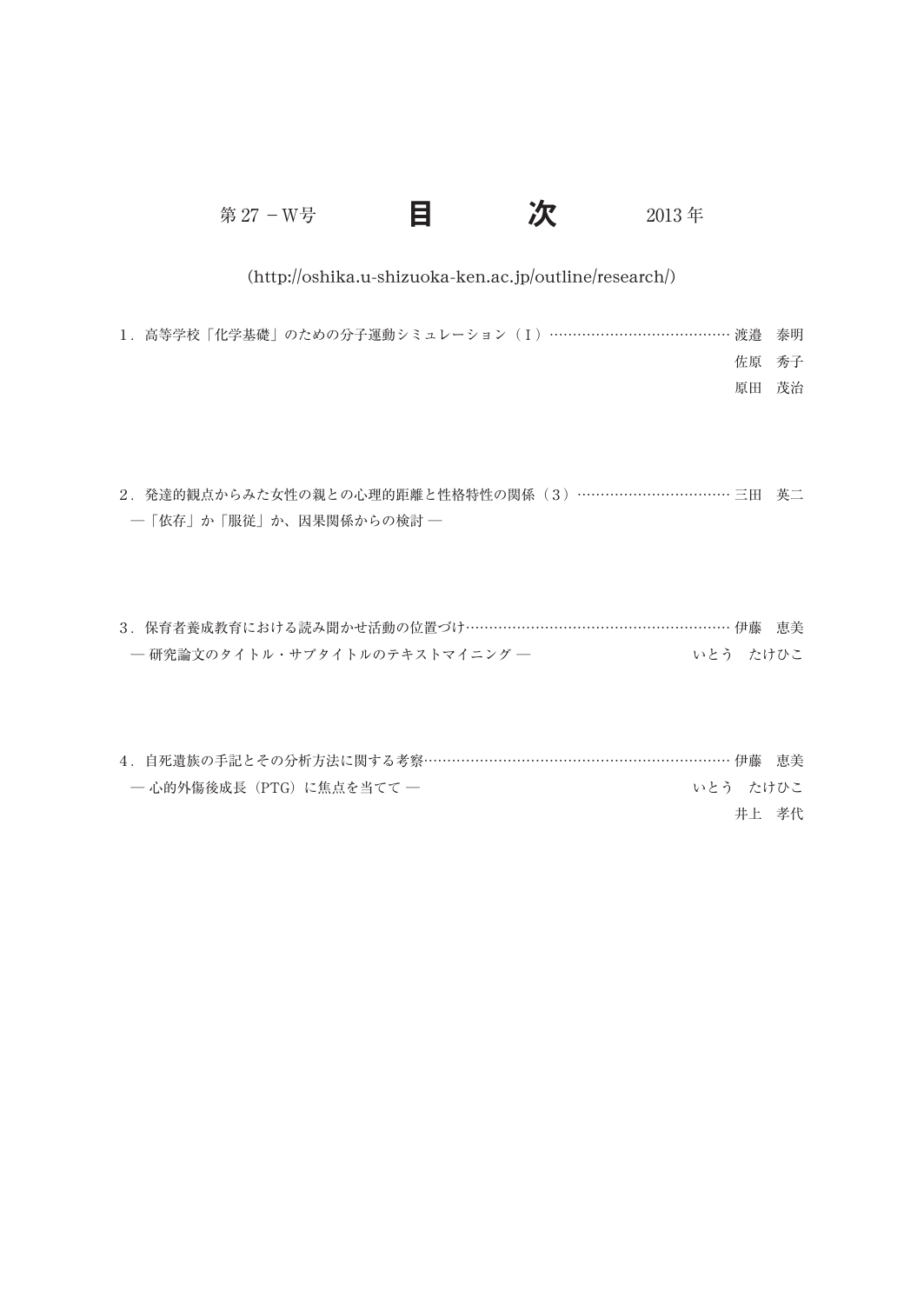## Annual Report (Web Edition)

### of

# University of Shizuoka, Junior College

(Shizuoka Kenritsu Daigaku Tanki Daigakubu)

http://oshika.u-shizuoka-ken.ac.jp/outline/research/

| $No.27 - W$ | 2013 |
|-------------|------|
|             |      |

1.WATANABE Yasuaki, SAHARA Hideko, HARADA Shigeharu Molecular Dynamic Simulation for the "Basic Chemistry" in High School (I)

#### 2.MITA Eiji

Relation between psychological distance and Personality trait with women's parents from the viewpoint concerning development(3).

#### 3.ITO Emi, ITO Takehiko

Reading-to-children activity in the literature on childcare professional education

#### 4.ITO Emi, ITO Takehiko, INOUE Takayo

On methodology and analysis of autobiographical documents by bereaved family members of suicide focusing on posttraumatic growth